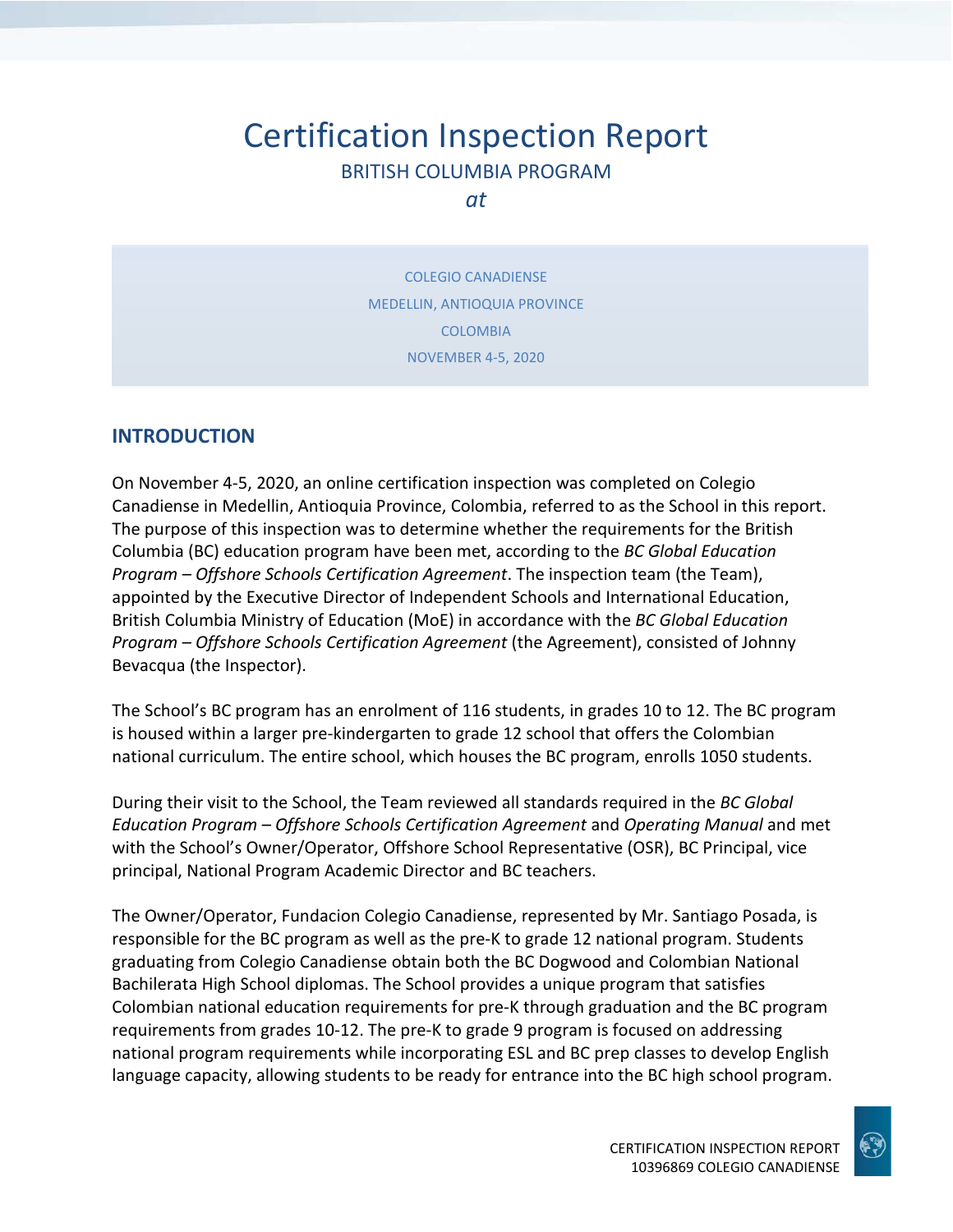The dual diploma program requires a high degree of collaboration between the BC and national programs.

Due to current COVID-19 restrictions and protocols, the School is currently offering a hybrid model of delivery whereby students study online four days a week and are on campus one day per week.

The BC program has embraced the mission, vision, values and beliefs of the larger school, subscribing to the motto "Forming the Future Entrepreneurs of Colombia". The School's vision is to "be recognized as an International School with high quality education, where students are formed with a solid comprehensive education and broad entrepreneurial thinking."

The School's quality objectives are as follows:

OBJECTIVE 1: Provide a holistic education in partnership with families to form students with values, morals, principals, citizenship values, and social responsibility for them to take action in transforming the environment they find themselves in.

OBJECTIVE 2: Develop global consciousness in students that helps them respect, value, interact, and take on collective responsibilities, considering the social context and critical thinking, as they become global citizens.

OBJECTIVE 3: Encourage an entrepreneurial mindset in students so that they have become innovative leaders that develop projects that are based on the wellbeing of their community and society.

OBJECTIVE 4: Offer an educational service with high standards with ideal resources for the formation of holistic individuals.

The Inspector would like to thank Colegio Canadiense for its cooperation and preparedness for the inspection.

| report.            |                                                                          |                               | The School has satisfactorily addressed requirements contained in the previous inspection |
|--------------------|--------------------------------------------------------------------------|-------------------------------|-------------------------------------------------------------------------------------------|
| Requirement<br>Met | $\Box$ Requirement<br><b>Partially Met</b>                               | $\Box$ Requirement<br>Not Met | $\boxtimes$ Not<br>Applicable                                                             |
| Comment:           | There were no requirements identified in the previous inspection report. |                               |                                                                                           |

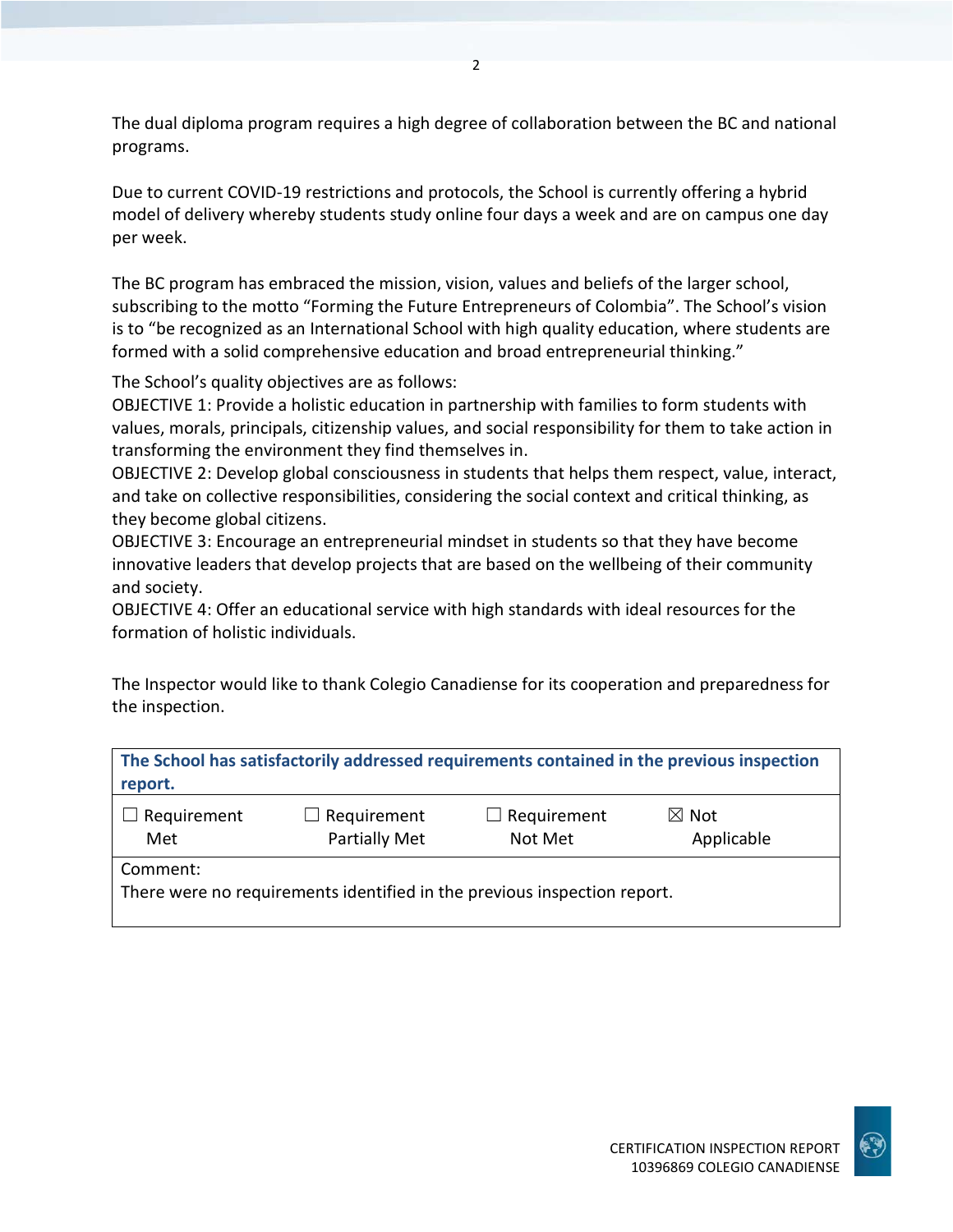#### **BUSINESS PLAN 1.0**

| The Owner/Operator has submitted a business plan to the BC Ministry of Education,<br>confirming the sustainability of the program.                                                                                                                                                                                                                      |                                     |                        |  |
|---------------------------------------------------------------------------------------------------------------------------------------------------------------------------------------------------------------------------------------------------------------------------------------------------------------------------------------------------------|-------------------------------------|------------------------|--|
| $\boxtimes$ Requirement<br>Met                                                                                                                                                                                                                                                                                                                          | $\Box$ Requirement<br>Partially Met | Requirement<br>Not Met |  |
| Comment:<br>The Team reviewed the business plan for the School and confirmed the existence of a<br>detailed and measurable plan that focusses on student enrolment, teacher recruitment and<br>retention, staff development and curriculum development.                                                                                                 |                                     |                        |  |
| The School enrolment growth has been stable with small increases over time. The<br>Owner/Operator has implemented a wide variety of marketing and communications<br>strategies to maintain stability and realize moderate growth in enrolment. The COVID-19<br>pandemic has caused a slight decrease in enrolment but is expected to recover over time. |                                     |                        |  |

#### **INSPECTION CATALOGUE 2.0**

| $\boxtimes$ Requirement<br>Met            | Requirement<br><b>Partially Met</b> | $\Box$ Requirement<br>Not Met                                                              |  |
|-------------------------------------------|-------------------------------------|--------------------------------------------------------------------------------------------|--|
| Comment:                                  |                                     | The Owner/Operator meets the requirement for certification as identified in the Agreement. |  |
| Offshore Schools Certification Agreement. |                                     | The School has continued to meet the requirements under the BC Global Education Program    |  |

| $\boxtimes$ Requirement | $\Box$ Requirement   | $\Box$ Requirement |
|-------------------------|----------------------|--------------------|
| Met                     | <b>Partially Met</b> | Not Met            |

Comment:

The Inspector reviewed a certificate of approval for Colegio Canadiense to operate the BC program. Local government support is confirmed in a letter dated September 2020 from the Secretary of the Department of Education, Antioquia and is confirmed annually from the local government authority.

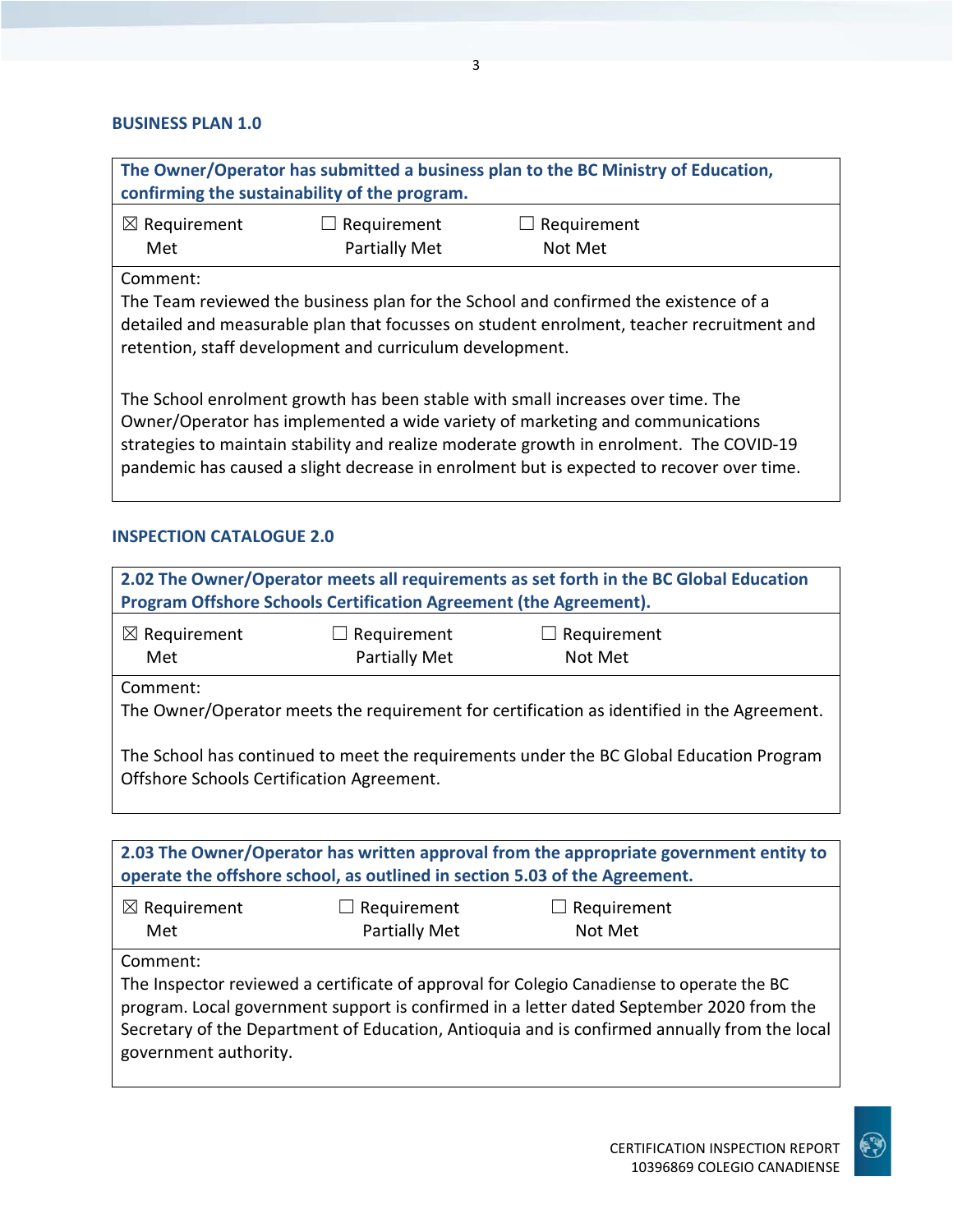## **2.04-2.05 The School meets local building, safety and cafeteria codes and regulations. The facilities are deemed to be suitable to support the BC program.**

| $\boxtimes$ Requirement | $\Box$ Requirement   | $\Box$ Requirement |
|-------------------------|----------------------|--------------------|
| Met                     | <b>Partially Met</b> | Not Met            |

Comment:

Colegio Canadiense is located on an expansive 14-hectare property buttressing the side of a hill on the outskirts of Medellin, Colombia.

The property includes six play areas or fields and a fenced swimming pool. The BC program uses five classrooms and has access to the computer labs, library/learning commons, chemistry lab and playfields, as well as an office for the BC Principal and the other BC program teachers.

The K-12 school provides food services for all students and staff choosing this option. The cafeteria meets local regulations and is inspected to ensure compliance.

Fire and evacuation procedures and practices, which conform to local government requirements, are in place.

The Inspector was able to review documentation filed by the School to confirm that it meets local building, safety, and cafeteria codes and regulations and has appropriate safety and evacuation plans in place.

The School has developed emergency plans to support students and teachers in the event of temporary or permanent closure of the School. The plans were reviewed by the Offshore School Representative for accuracy and functionality.

During the COVID-19 lockdown, the school was able to quickly transition to a temporary distance learning delivery model, using various modes of technology. At the time of inspection, and to COVID-19 restrictions, the School was delivering a hybrid model of schooling, with students and teachers learning and teaching online 4 days and on-campus 1 day per week.

The Inspector notes that the School was one of the first in the city to be granted permission, by the local health authority, to have students and teacher return to school in its current hybrid form. The School's success was in large part due to the establishment of a COVID-19 Health Committee, comprised of health experts, school administrators and parents. As a result, the School developed robust health protocols including a school-based health app.

The Team confirmed that the School has a continuity of learning plan and policy in place should the local authority issue another COVID-19 related lockdown.

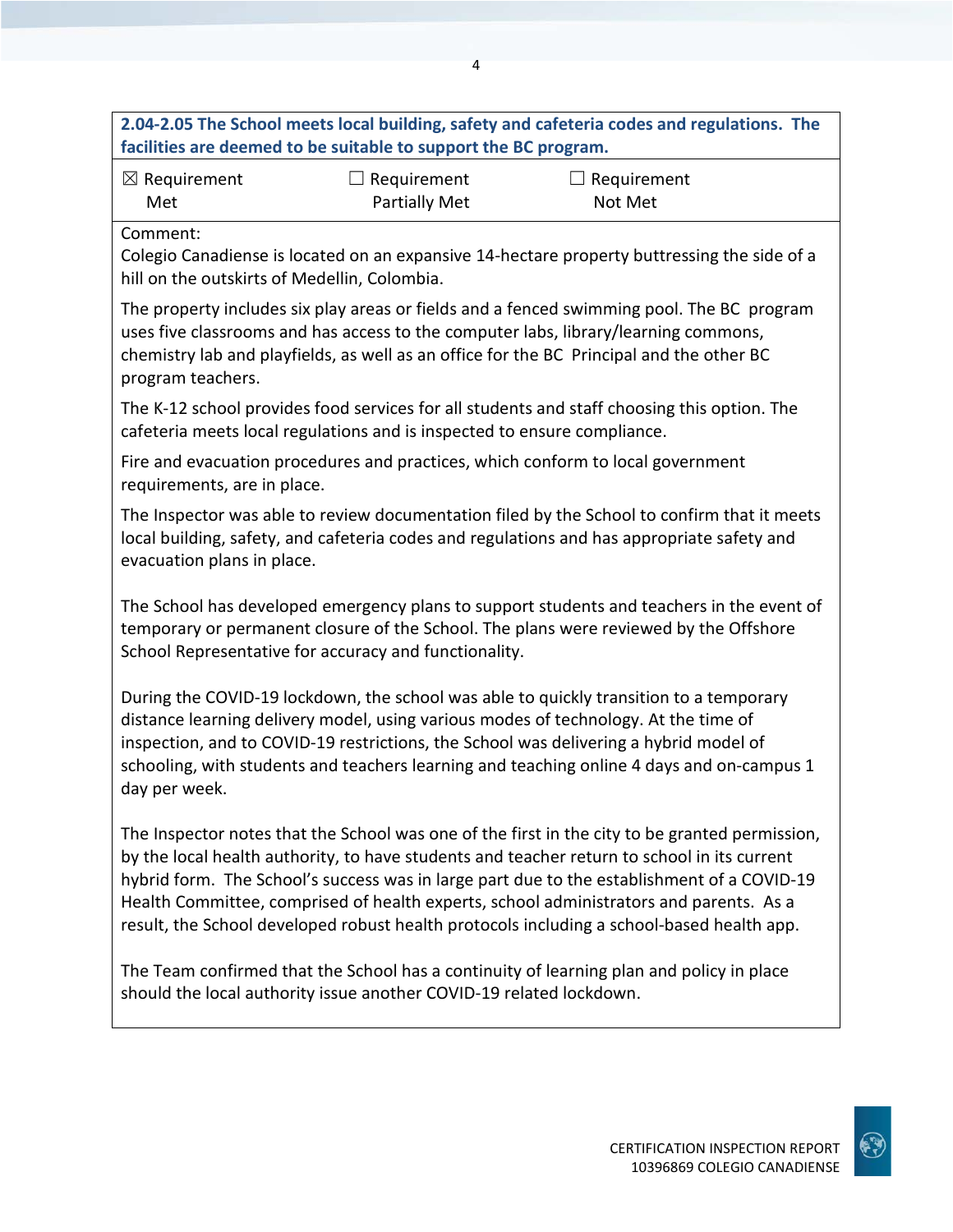Commendation:

The School is commended for its quick COVID-19 response, ensuring robust health protocols and continuity of teaching and learning for teachers and students.

**2.06 Offshore School Representative (OSR) - The Owner/Operator must appoint an individual to act as offshore school representative. This individual must be confirmed by the province and must meet all of the requirements set out in section 14 of the Agreement.** ☒ Requirement Met  $\Box$  Requirement Partially Met  $\Box$  Requirement Not Met Comment: The Inspector reviewed the contract of the Offshore School Representative (OSR) and confirmed that all the requirements related to the OSR in the Agreement are in compliance.

The Inspector confirmed with the OSR of his obligation to report critical information relating to changes in the operation of the school or ownership structure that could significantly impact the school operations.

The Inspector appreciated the assistance of the OSR during the inspection.

| catalogue for offshore schools.                                                                                                                                                              |                                                                | 2.07 The Principal meets the requirements as outlined in section 2.07 of the inspection                                                                                                                                                                                                   |
|----------------------------------------------------------------------------------------------------------------------------------------------------------------------------------------------|----------------------------------------------------------------|-------------------------------------------------------------------------------------------------------------------------------------------------------------------------------------------------------------------------------------------------------------------------------------------|
| $\boxtimes$ Requirement                                                                                                                                                                      | Requirement                                                    | Requirement                                                                                                                                                                                                                                                                               |
| Met                                                                                                                                                                                          | <b>Partially Met</b>                                           | Not Met                                                                                                                                                                                                                                                                                   |
| Comment:                                                                                                                                                                                     |                                                                |                                                                                                                                                                                                                                                                                           |
| program.                                                                                                                                                                                     |                                                                | The Principal is in her second year serving as principal of the School. Prior to being appointed<br>principal, she was a secondary school teacher at the School and taught in the BC Prep                                                                                                 |
|                                                                                                                                                                                              |                                                                | She also has teaching experience within the public school system in British Columbia.                                                                                                                                                                                                     |
| She is a dedicated, committed leader and has developed a productive and collaborative<br>relationship with BC faculty, host school leadership, administrative support staff and<br>students. |                                                                |                                                                                                                                                                                                                                                                                           |
|                                                                                                                                                                                              | two other BC offshore schools as a teacher and vice principal. | The Principal has indicated her desire to transition out of the position. The current vice<br>principal has been selected to take over the role and has begun the transitionary work with<br>the Principal. The vice principal comes to the School with four years' experience working at |

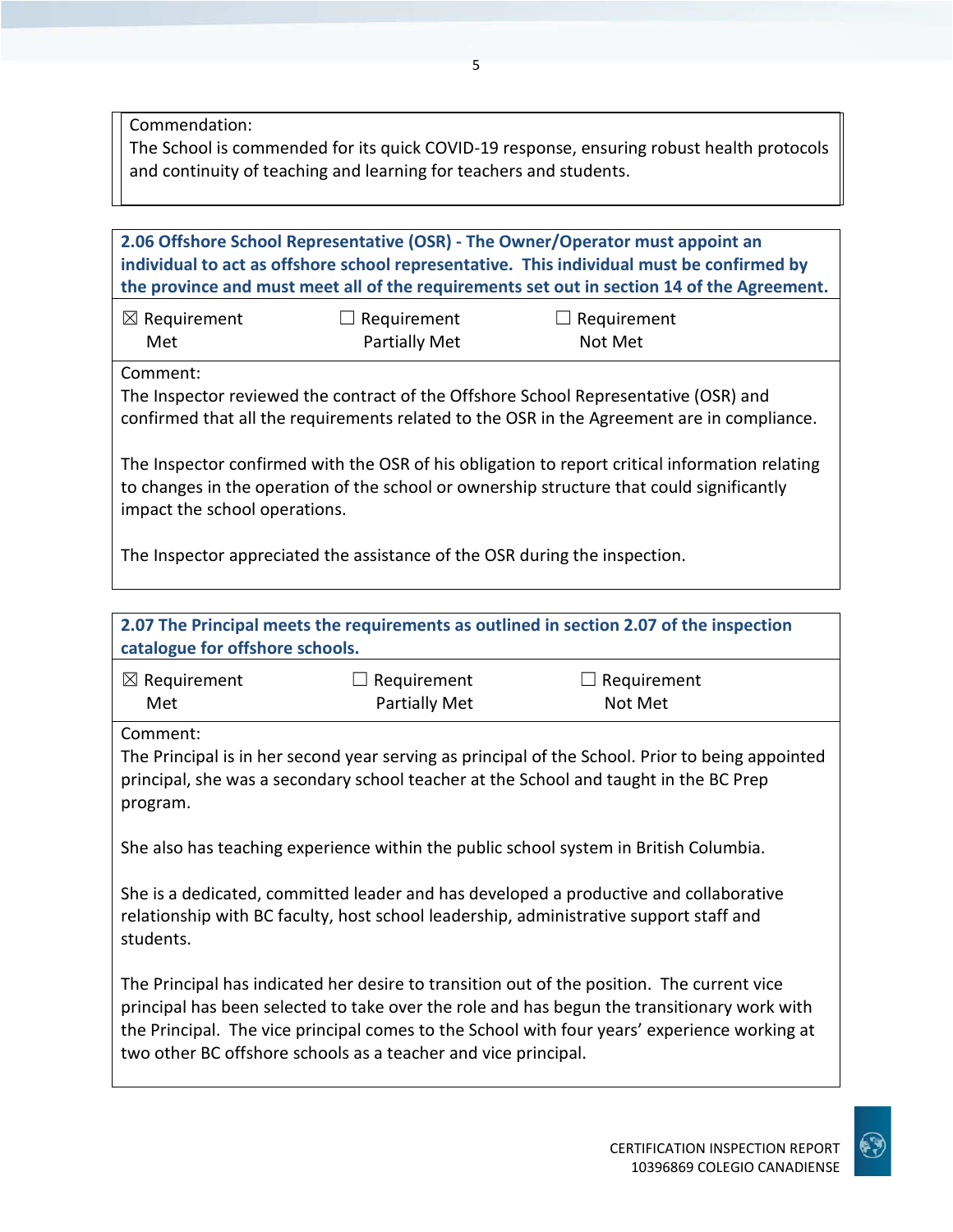Commendation:

The School is commended for investing and building leadership capacity by adding a vice principal to their staff roster.

| 2.08 The School meets the administrative support requirements as outlined in section 2.08<br>of the inspection catalogue for offshore schools.                                                                                                                                                                                          |                                            |                               |  |
|-----------------------------------------------------------------------------------------------------------------------------------------------------------------------------------------------------------------------------------------------------------------------------------------------------------------------------------------|--------------------------------------------|-------------------------------|--|
| $\boxtimes$ Requirement<br>Met                                                                                                                                                                                                                                                                                                          | $\Box$ Requirement<br><b>Partially Met</b> | $\Box$ Requirement<br>Not Met |  |
| Comment:<br>The School meets the administrative support requirements as outlined in section 3.4 of the<br>inspection catalogue and uses Windsor-TESS software to manage student data.                                                                                                                                                   |                                            |                               |  |
| Administrative support, including an office administrator are dedicated to the BC program.<br>The program shares other support staff with the national program, including two technical<br>support staff, a student discipline coordinator, two staff in the human resources department,<br>and an international relations coordinator. |                                            |                               |  |
| A high degree of collaboration and collegiality was noted by all.                                                                                                                                                                                                                                                                       |                                            |                               |  |
| 2.09 The School meets the Student Record requirements as outlined in section 2.09 of the<br><b>Inspection Catalogue for offshore schools.</b>                                                                                                                                                                                           |                                            |                               |  |
| $\boxtimes$ Requirement<br>Met                                                                                                                                                                                                                                                                                                          | Requirement<br><b>Partially Met</b>        | Requirement<br>Not Met        |  |

Comment:

Student files are stored in the Principal's office and maintained by the office administration and were found to be in good order, containing all the required documentation. Report cards are produced and filed electronically, and teachers can access them as needed.

The Inspector noted that student and parent consent forms have been updated based on the ministry guidelines for the 2020/21 school year.

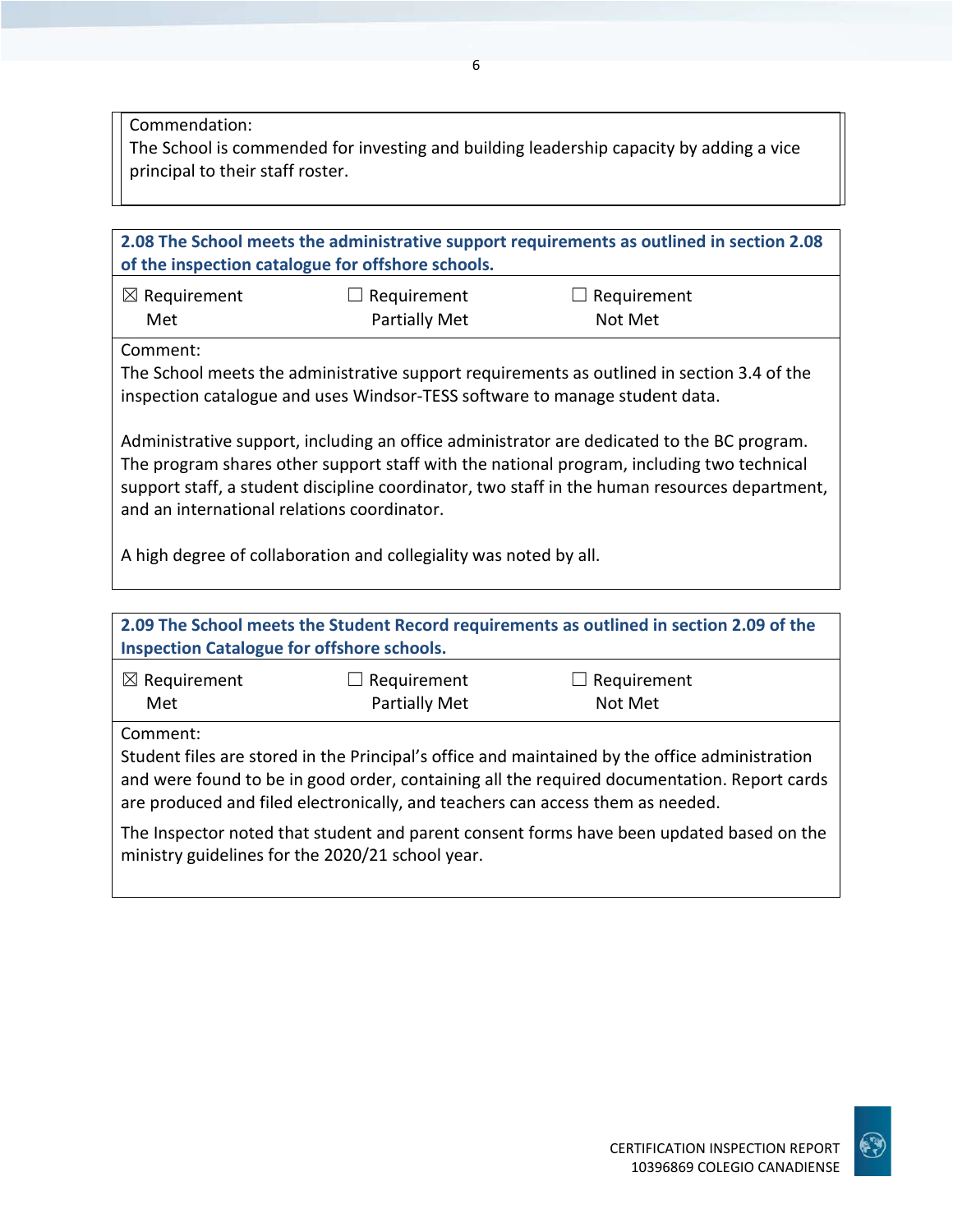# **2.10-2.18 The School meets the teacher certification requirements as outlined in sections 2.10-2.18 of the inspection catalogue for offshore schools.**

| $\boxtimes$ Requirement | $\Box$ Requirement   | $\Box$ Requirement |
|-------------------------|----------------------|--------------------|
| Met                     | <b>Partially Met</b> | Not Met            |

Comment:

Teacher files were reviewed and included all required elements including a copy of the principal and teacher contracts, work visa, performance reviews and appropriate emergency contact information.

### **The Team confirms that all authorized persons under the Agreement possess valid and current certification under the Ministry of Education**.

It is noted that three teachers are on an approved letter of exemption (one valid until January 10, 2021, one valid until January 13, 2021 and one valid until February 25, 2021) pending Teacher Certification Branch (TCB) certification approval. The Team confirmed with the Principal that all documents have been submitted to the TCB.

All locally certified teachers have valid certification. Staff files are appropriately maintained and contained required documents.

The Inspector verified that valid criminal record checks are in place for all non-teaching/noncertified staff in the BC program as per the local regulations.

| 2.19 The School meets the requirements for curriculum implementation outlined in section |                                                                               |                               |  |
|------------------------------------------------------------------------------------------|-------------------------------------------------------------------------------|-------------------------------|--|
| 2.19 of the inspection catalogue for offshore schools.                                   |                                                                               |                               |  |
| $\boxtimes$ Requirement<br>Met                                                           | $\Box$ Requirement<br>Partially Met                                           | $\Box$ Requirement<br>Not Met |  |
| Comment:                                                                                 |                                                                               |                               |  |
|                                                                                          | The Inspector reviewed curriculum planning documents, demonstrating of a full |                               |  |

implementation of the new BC curriculum in grades 10, 11, and 12.

The School leadership has implemented a common school-wide framework for course/unit overview reflecting the elements of BC's new curriculum including Core and Curricular Competencies, Big Ideas, Learning Standards and assessment. The adoption of this planning framework has assisted in supporting teachers in successfully adopting and implementing the BC curriculum.

The School is having conversations and providing professional development related to the First Peoples Principles of Learning and exploring ways to make connections to the local indigenous peoples and history.

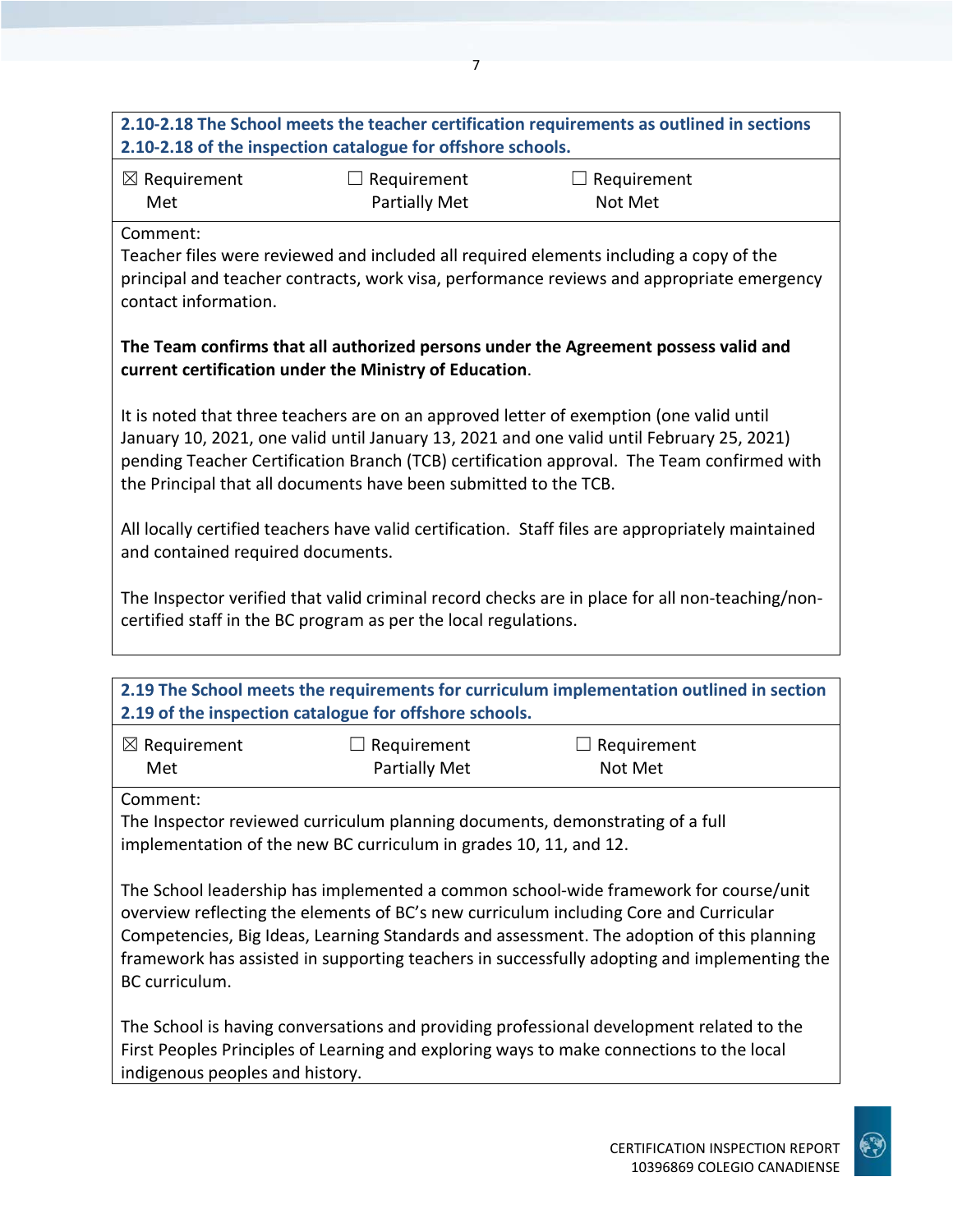The School continues to iterate its offering of professional development according to need. This year the school has focused its attention on school embedded professional learning, having teachers share best practices, resources and tools. The School also continues to use outside experts to assist in providing professional development sessions to support the implementation of the various aspects of the BC curriculum

Commendation:

The School is commended for adopting a common planning tool and framework and for its commitment to professional development of teachers.

### **2.20 The School meets the requirements for English language assessment and acquisition as outlined in section 2.20 of the inspection catalogue for offshore schools.**

| $\boxtimes$ Requirement | $\Box$ Requirement | $\Box$ Requirement |
|-------------------------|--------------------|--------------------|
| Met                     | Partially Met      | Not Met            |

Comment:

Grade 9 students at the host school wrote the English language intake assessment in late spring. Despite the COVID-19 related lockdown, the School was able to administer a slightly modified intake exam using online tools.

The assessment includes a reading comprehension component, a writing sample and an oral interview. All BC teachers and the grade 9 BC prep teacher are involved in the administration and marking of the exam, under the supervision of the BC Principal. The BC Principal makes the final decisions on accepting students, based on the intake assessment result along with the student's overall academic performance and preparedness.

The School provides a variety of ELL supports to host school students at the grade 9 level aimed at supporting their successful transition into the BC graduation program. Students receive four hours weekly of ESL classes in addition to five hours weekly in a "BC Prep" program that fosters in students a raised awareness of British Columbian culture and society as well as enhanced language skills.

Prior to the COVID-19 pandemic, the School also offered a 22-week Study in British Columbia immersion program to a cohort of more than 30 grade 9 students annually in partnership with various school districts. The School is hoping to resume this program post COVID-19.

## Commendation:

The School is commended for pivoting to an online ELL intake assessment in response to the COVID-19 lockdown.

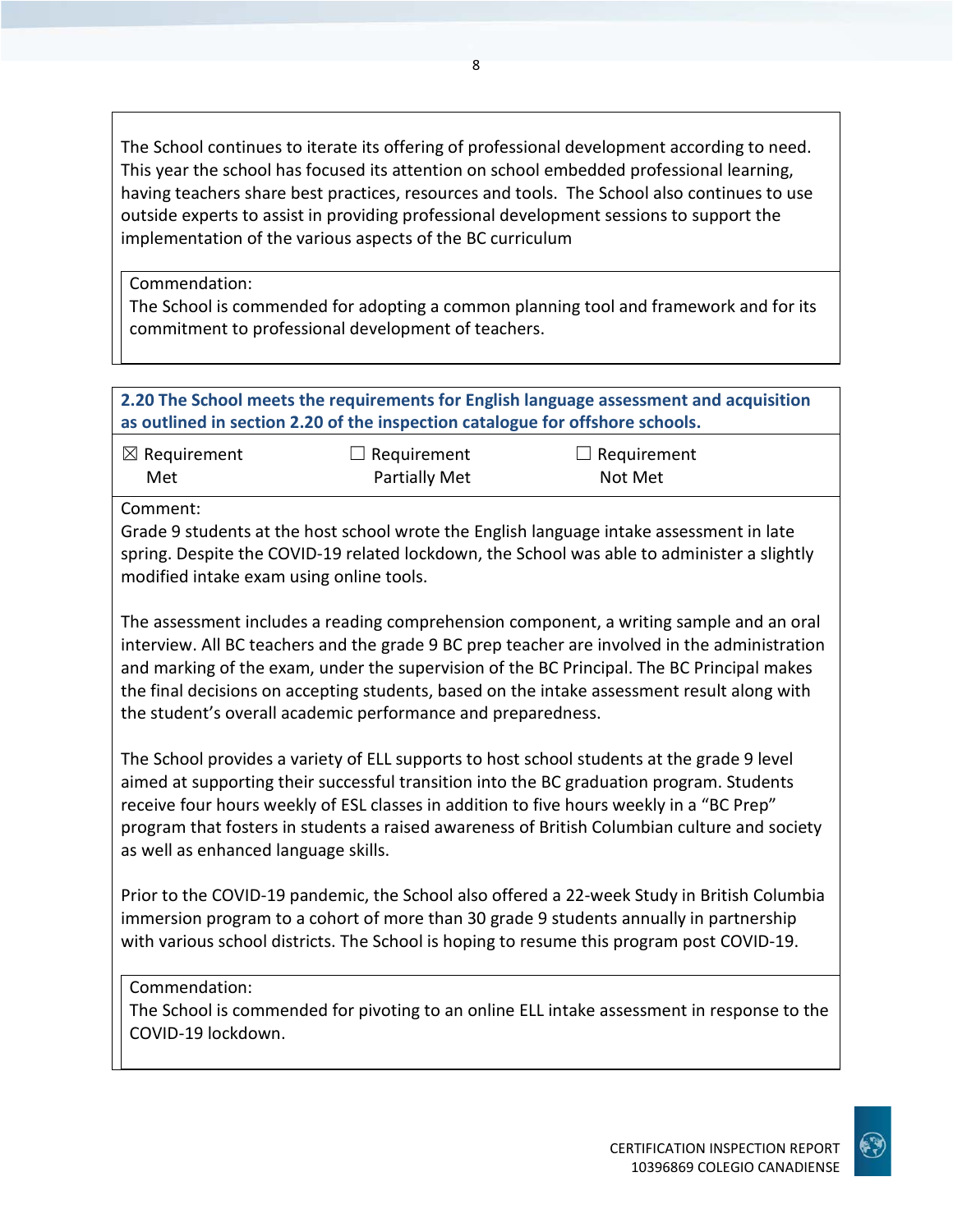# **2.21(a-e) The School meets the course credit requirements (equivalency, challenge, exemptions and BAA courses) as outlined in section 2.21 (a-e) of the inspection catalogue for offshore schools.**

| $\boxtimes$ Requirement | $\Box$ Requirement | $\Box$ Requirement |
|-------------------------|--------------------|--------------------|
| Met                     | Partially Met      | Not Met            |

Comment:

The Inspector confirms that the School meets the course credit requirements for equivalency and exempted courses.

The School has an authorization letter from the Ministry dated June 26, 2019 exempting the delivery of the following courses by BC-certified teachers: Physical and Health Education 10- 11 and Arts Education 11. The School does not offer BAA courses.

**2.21(f-g) The School meets the course overview/course planning requirements as outlined in Schedule B Part I, 2. (e) of the Agreement; namely, that all BC program courses offered in the School meet or exceed the ministry learning outcomes/learning standards identified in the educational program guides for each course.**

| $\boxtimes$ Requirement | $\Box$ Requirement   | $\Box$ Requirement |
|-------------------------|----------------------|--------------------|
| Met                     | <b>Partially Met</b> | Not Met            |

Comment:

The Inspector confirms that planning documents meet the learning outcomes/standards identified in the BC Ministry of Education Program Guides. Each course has an overview and unit plans that include content, teaching strategies, assessment and evaluation methods that are linked to the BC learning standards. Practices such as active learning, group work, inquirybased projects, and peer and self- evaluation were identified in the planning documents.

Planning documents also show evidence of departments working together to ensure consistency in evaluation.

While the School is having conversations and providing professional development related to the First Peoples Principles of Learning, there is limited school wide evidence in teacher planning documents related to the principles. The Inspector suggests that the School take steps to include the First Peoples Principles of Learning within teacher planning documents.

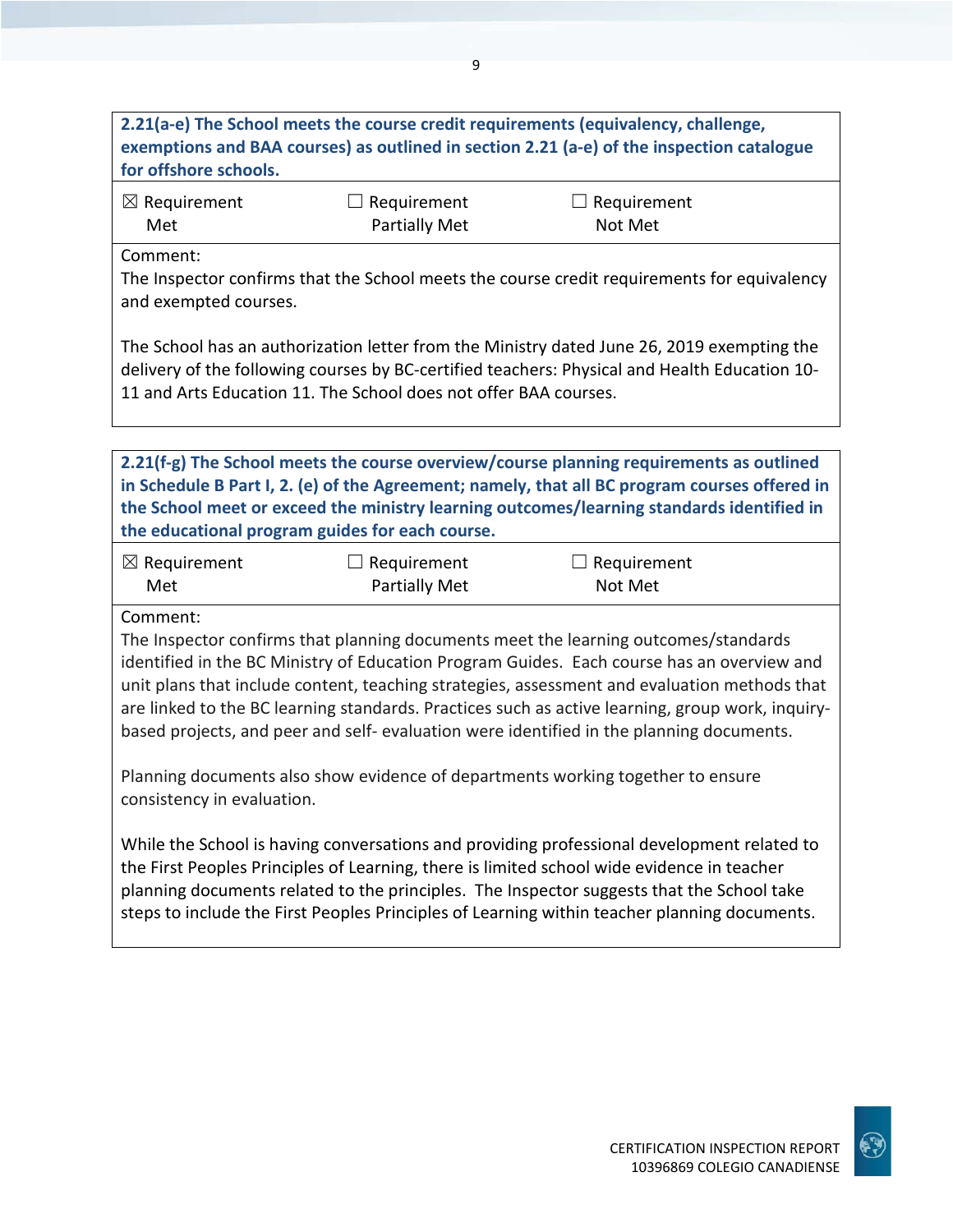**2.22 The School meets the instructional time allotment requirements as outlined in section 4.5 of the inspection catalogue for offshore schools, including the requirements set out in sections 1.1 to 6, with the exception of s. 4(5)(b), 4 (6), 5 (8)(a) and (d) and s. 5.3 of Ministerial Order 41/91, the Educational Standards Order, enacted under the Independent School Act.**

| $\boxtimes$ Requirement | $\Box$ Requirement   | $\Box$ Requirement |
|-------------------------|----------------------|--------------------|
| Met                     | <b>Partially Met</b> | Not Met            |

Comment:

The Inspector confirms that the School meets the requirement for instructional time allotments. Student instructional time totals 1015 hours per year, which exceeds the minimum requirement of 850 hours for grade 10-12.

Due to current COVID-19 conditions and government protocols, the School is currently offering a safe, hybrid model of delivery whereby students study online four days a week and are on campus one day per week.

Commendation:

The School is commended for its quick response to the COVID-19 government lockdown in March by creating a continuity of learning plan and its subsequent leadership creating of a hybrid model of teaching and learning to start the current school year.

| 2.23 The School meets the assessment methods requirements as outlined in section 2.23 of<br>the inspection catalogue for offshore schools.                                                                     |                                     |                        |  |
|----------------------------------------------------------------------------------------------------------------------------------------------------------------------------------------------------------------|-------------------------------------|------------------------|--|
| $\boxtimes$ Requirement<br>Met                                                                                                                                                                                 | Requirement<br><b>Partially Met</b> | Requirement<br>Not Met |  |
| Comment:<br>Through teacher interviews, samples of student work, and descriptions in the course<br>planning documents, it is clear that teachers use a wide variety of formative and summative<br>assessments. |                                     |                        |  |
| The School's security and invigilation procedures for BC provincial assessments are clearly<br>articulated, run by BC teachers and supervised by the BC Principal according to policy.                         |                                     |                        |  |

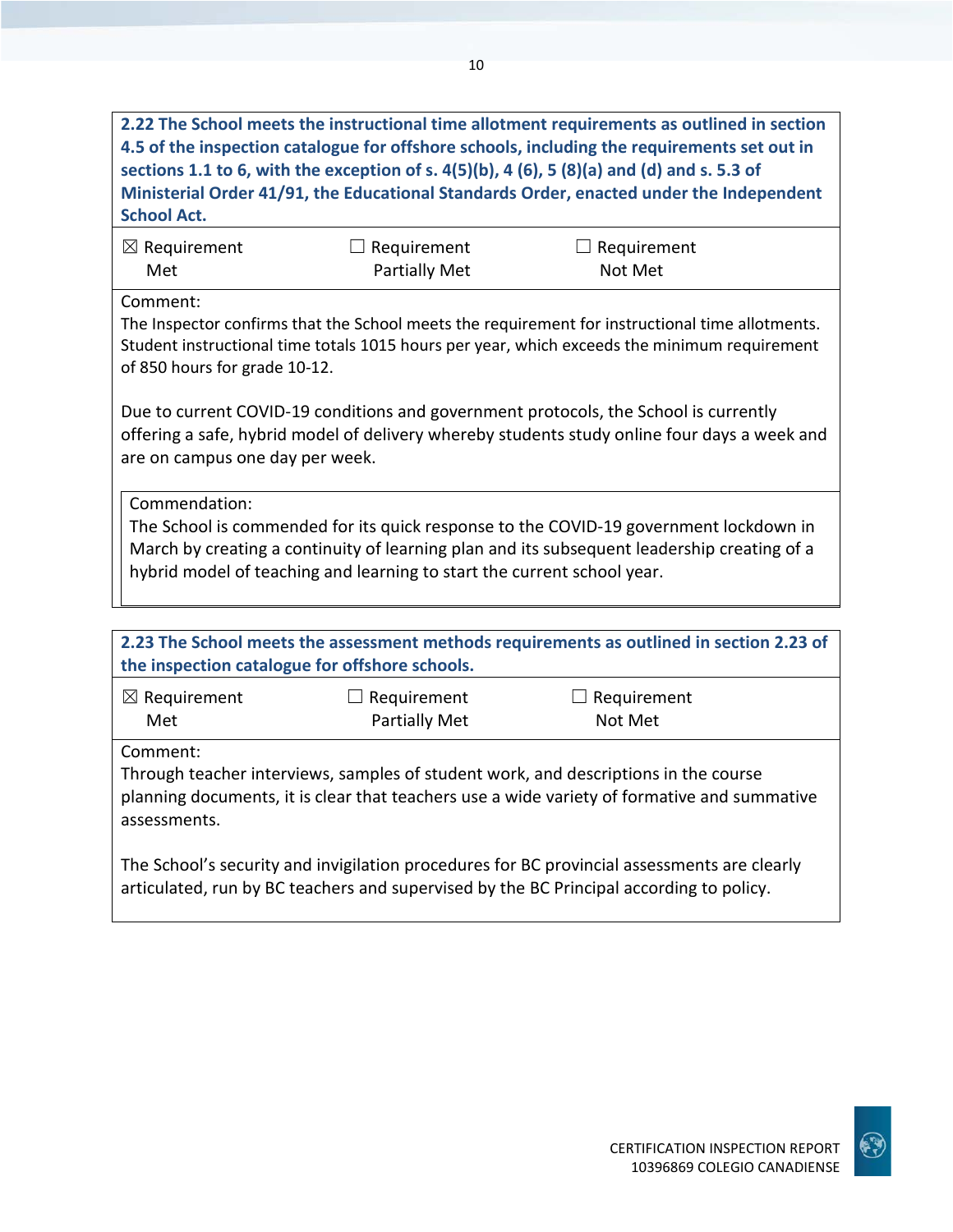|                                                                                                                                                                                                                                                                                                                                                                                    |                                                                   | 2.24 The School meets the learning resources requirements as outlined in section 2.24 of                                                                                           |
|------------------------------------------------------------------------------------------------------------------------------------------------------------------------------------------------------------------------------------------------------------------------------------------------------------------------------------------------------------------------------------|-------------------------------------------------------------------|------------------------------------------------------------------------------------------------------------------------------------------------------------------------------------|
| the inspection catalogue for offshore schools.                                                                                                                                                                                                                                                                                                                                     |                                                                   |                                                                                                                                                                                    |
| $\boxtimes$ Requirement                                                                                                                                                                                                                                                                                                                                                            | $\Box$ Requirement                                                | $\Box$ Requirement                                                                                                                                                                 |
| Met                                                                                                                                                                                                                                                                                                                                                                                | <b>Partially Met</b>                                              | Not Met                                                                                                                                                                            |
| Comment:                                                                                                                                                                                                                                                                                                                                                                           | in section 2.22 of the inspection catalogue for offshore schools. | The Inspector confirms that the School meets the expectations for learning resources as outlined                                                                                   |
| (BYOD) program.                                                                                                                                                                                                                                                                                                                                                                    |                                                                   | The School's library contains over 7500 books in English, Spanish and French. Many more<br>resources are sourced online by teachers and students through the Bring Your Own Device |
| In terms of personal electronic devices, the School has adopted a Bring Your Own Device program<br>which has been very successful. The School also provides students access to school owned<br>devices if required.                                                                                                                                                                |                                                                   |                                                                                                                                                                                    |
| Prior to and during the COVID-19 lockdown in March, the School had made a significant<br>investment in technology, adopting and training staff in a new LMS (Google Classroom),<br>purchasing online textbooks and increasing Wi-Fi bandwidth. This forward-thinking activity<br>greatly assisted the School in providing its remote learning and hybrid learning delivery models. |                                                                   |                                                                                                                                                                                    |
|                                                                                                                                                                                                                                                                                                                                                                                    |                                                                   |                                                                                                                                                                                    |
|                                                                                                                                                                                                                                                                                                                                                                                    | of the inspection catalogue for offshore schools.                 | 2.25 The School meets the student progress report requirements as outlined in section 2.25                                                                                         |
| $\boxtimes$ Requirement                                                                                                                                                                                                                                                                                                                                                            | $\Box$ Requirement                                                | $\boxtimes$ Requirement                                                                                                                                                            |
| Met                                                                                                                                                                                                                                                                                                                                                                                | <b>Partially Met</b>                                              | Not Met                                                                                                                                                                            |
| Comment:                                                                                                                                                                                                                                                                                                                                                                           |                                                                   |                                                                                                                                                                                    |
| The School issues report cards four times each year, once after each of the two term-ends                                                                                                                                                                                                                                                                                          |                                                                   |                                                                                                                                                                                    |
| and once five weeks after the beginning of each term. The School organizes Open Days for                                                                                                                                                                                                                                                                                           |                                                                   |                                                                                                                                                                                    |
| parents and teachers after each term-end, opportunities for parents and teachers to discuss<br>students' learning. The Open Days are led by students' homeroom teachers.                                                                                                                                                                                                           |                                                                   |                                                                                                                                                                                    |
| Report cards included all required elements.                                                                                                                                                                                                                                                                                                                                       |                                                                   |                                                                                                                                                                                    |

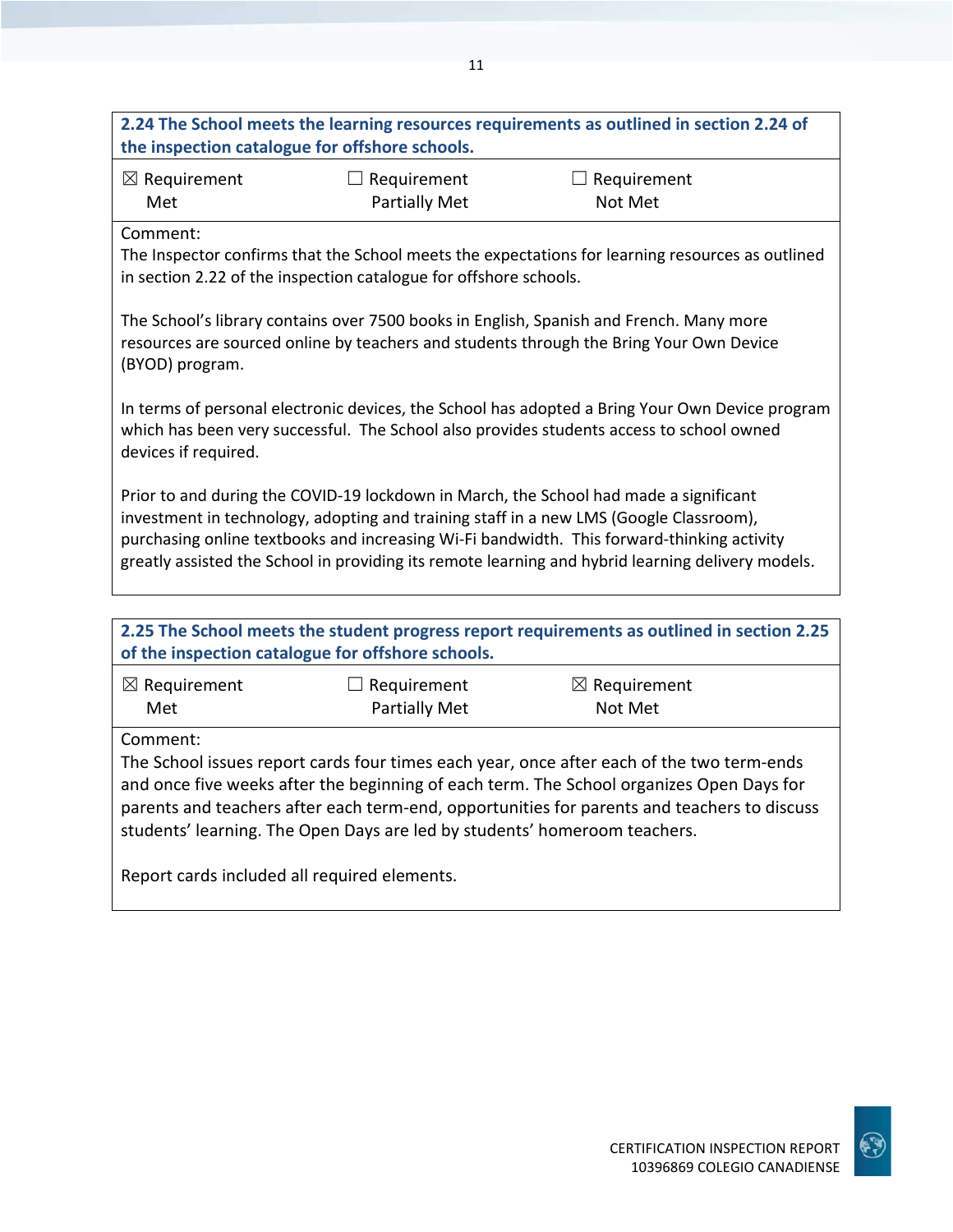## **2.26 The School meets the parent/student handbook requirements as outlined in section 2.26 of the inspection catalogue for offshore schools.**

| $\boxtimes$ Requirement | $\Box$ Requirement | $\Box$ Requirement |
|-------------------------|--------------------|--------------------|
| Met                     | Partially Met      | Not Met            |

Comment:

The handbooks are in both Spanish and English and contain information on topics including goals of the BC program for students, highlights of the core competency, BC program graduation requirements, BC/national program grading scale; teacher evaluation, professional development, admission requirements, provincial assessment requirements, and student/parent involvement in the BC program.

| 2.27 The School meets the teacher handbook requirements as outlined in section 2.27 of<br>the inspection catalogue for offshore schools. |                                     |                                                                                                                                                                                     |  |
|------------------------------------------------------------------------------------------------------------------------------------------|-------------------------------------|-------------------------------------------------------------------------------------------------------------------------------------------------------------------------------------|--|
| $\boxtimes$ Requirement<br>Met                                                                                                           | $\Box$ Requirement<br>Partially Met | $\Box$ Requirement<br>Not Met                                                                                                                                                       |  |
| Comment:<br>their responsibilities for student safety.                                                                                   |                                     | The teacher handbook is a thorough and professional document that focuses on everything<br>teachers need to know about their employment conditions, their professional conduct, and |  |
|                                                                                                                                          |                                     |                                                                                                                                                                                     |  |
|                                                                                                                                          |                                     | 2.28 The School meets the distributed learning requirements as outlined in section 18 of                                                                                            |  |

| 2.28 The School meets the distributed learning requirements as outlined in section 18 of   |                                     |                               |                          |
|--------------------------------------------------------------------------------------------|-------------------------------------|-------------------------------|--------------------------|
| the Agreement and section 2.28 of the inspection catalogue for offshore schools.           |                                     |                               |                          |
| $\boxtimes$ Requirement<br>Met                                                             | $\Box$ Requirement<br>Partially Met | $\Box$ Requirement<br>Not Met | $\Box$ Not<br>Applicable |
| Comment:                                                                                   |                                     |                               |                          |
| The School offers two courses through distributed learning to a small number of students:  |                                     |                               |                          |
| Physics 11 and Pre-Calculus 11. The courses are offered through the Ministry's approved    |                                     |                               |                          |
| distributed learning service provider, Global Education. The courses are supervised by the |                                     |                               |                          |
| Principal, who also communicates with the teachers regarding tests and assignments.        |                                     |                               |                          |